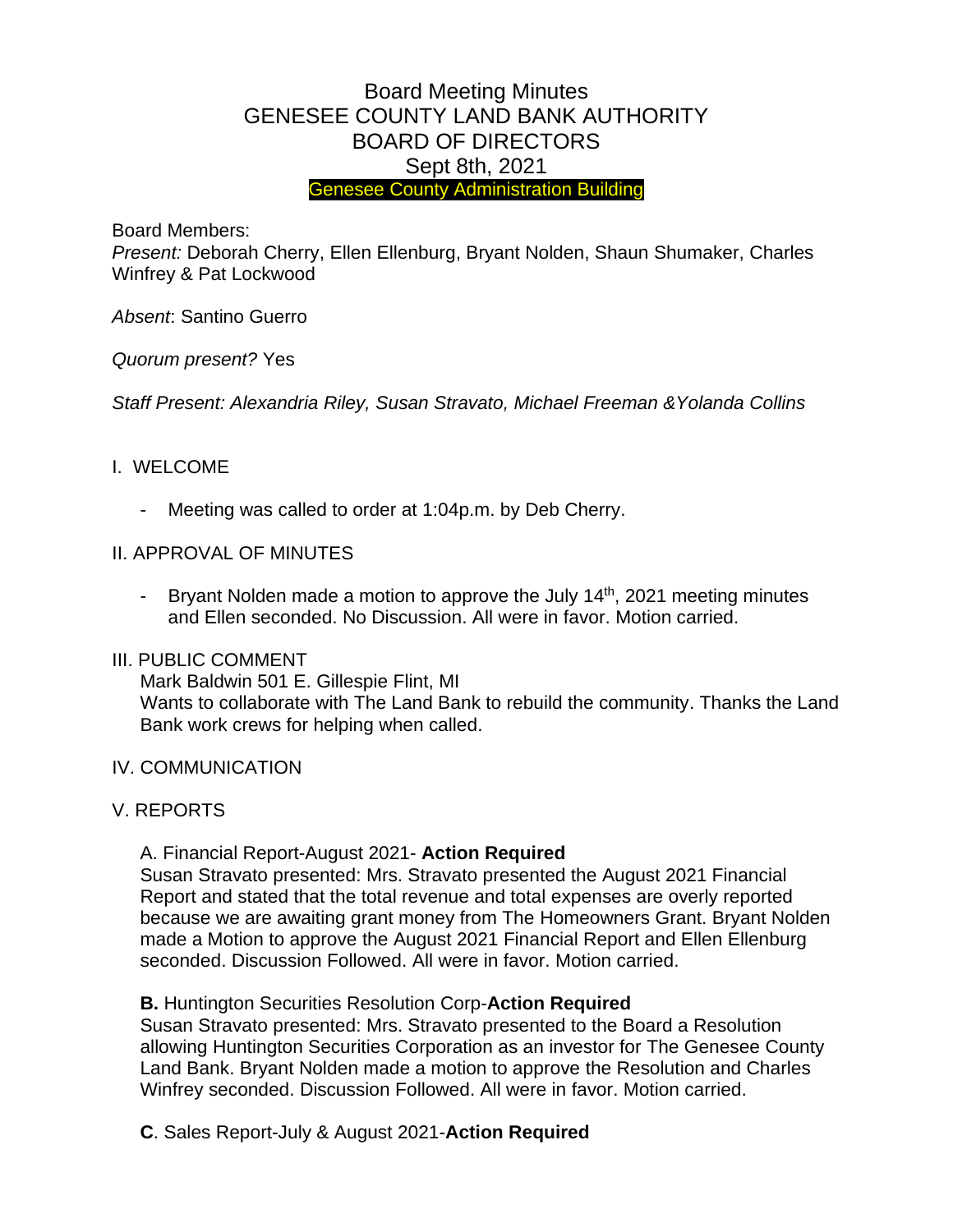Alexandria Riley presented: Ms. Riley stated that July sales were around \$287721 & August 2021 sales were around \$86825. July sold 63 parcels and August sold 38 parcels. Bryant Nolden made a motion to approve June 2021 Sales Reports and Ellen Ellenburg seconded. All were in favor. Motion Carried. No Discussion Followed. All were in favor. Motion carried.

V. Old Business

#### VI. New Business

#### **A.** Multiple Parcel Purchase -**Action Required**

Alexandria Riley presented: Daryll Carthan has requested to purchase 2417 Sloan (40-11-407-004) Mr. Carthan has purchased 3 or more parcels in the last 12months and this requires board approval. Bryant Nolden made a motion to approve the sale and Charles Winfrey seconded. No Discussion. All were in Favor. Motion Carried.

#### **B.** Multiple Parcel Purchase -**Action Required**

Alexandria Riley presented: Jimmie Hart has requested to purchase the following vacant lots (46-35-432-039, -040, -041, -042). The purchase of more than 3 parcels within 12 months requires Board approval. Bryant Nolden made a motion to approve the sale and Charles Winfrey seconded. No Discussion followed All were in Favor. Motion Carried

#### **C.** Multiple Parcel Purchase-**Action Required**

Alexandria Riley presented: The Banks Corporation has requested to purchase the following parcels (47-31-183-021, -022, -025, -026, -027, -030) and this requires board approval. Bryant Nolden made a motion to approve the sale and Shaun Shumaker seconded. No Discussion. All were in Favor. Motion Carried.

#### **D.** Purchase with Multiple Parties-**Action Required**

Alexandria Riley presented: Keisha Allen and Chico Webb are requesting to purchase 401 W. Witherbee St. Flint, MI (40-01-352-007), and this requires board approval. Bryant Nolden made a motion to approve the sale and Ellen Ellenburg seconded. No Discussion followed All were in Favor. Motion Carried

#### **E.** Purchase with Multiple Purchase-**Action Required**

Alexandria Riley presented: Clare Sherman and Terez Glenn has requested to purchase 2923 Winona St Flint, MI (40-02-110-019) and this requires board approval. Bryant Nolden made a motion to approve the sale and Charles Winfrey seconded. No Discussion. All were Keshi Favor. Motion Carried.

## **F.** Multiple Parcel Purchase-**Action Required**

Alexandria Riley presented: Daryll Carthan Jr has requested to purchase the property at 320 W. Dewey St. Flint, MI (40-01-102-026). Mr. Daryll Jr has purchased 3 or more parcels in the past 12 months, and this requires board approval. Bryant Nolden made a motion to approve the sale and Pat Lockwood seconded. No Discussion followed All were in Favor. Motion Carried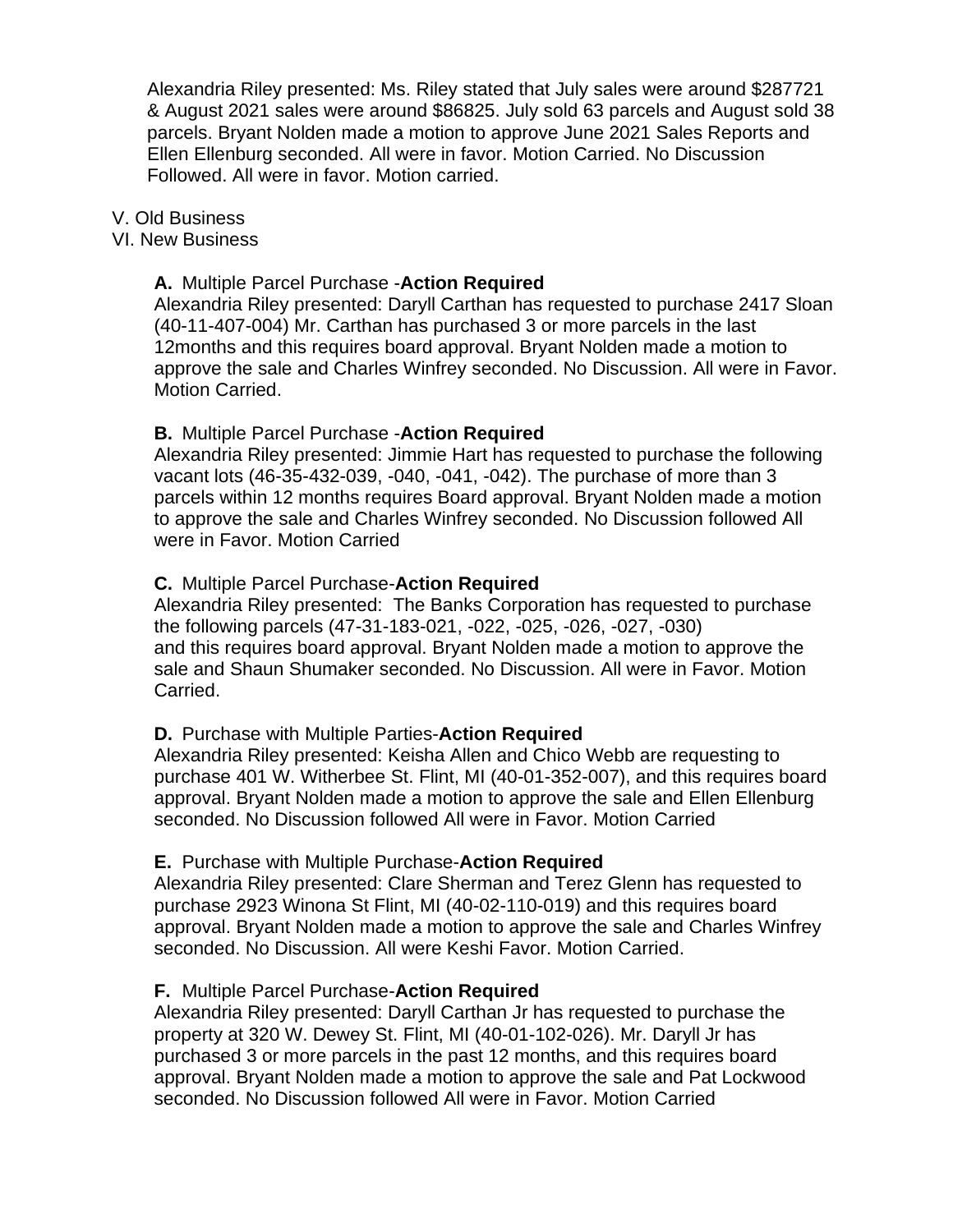# **G.** Purchase with Prior Foreclosure-**Action Required**

Alexandria Riley presented: Floyd Mills has requested to purchase 2747 Raskob St Flint, MI (40-11-184-009). Mr. Floyd had a 2015 Tax Foreclosure, and this requires board approval. Bryant Nolden made a motion to approval the sale and Ellen Ellenburg seconded. No Discussion. All were in favor. Motion Carried.

# **H.** Purchase with Prior Foreclosure-**Action Required**

Alexandria Riley presented: Manny McPherson has requested to purchase 4821 Branch Rd (47-33-104-034) Mr. Manny had a 2015 Tax Foreclosure, and this requires board approval. Bryant Nolden made a motion to approval the sale and Ellen Ellenburg seconded. No Discussion. All were in favor. Motion Carried.

## **I.** Purchase with Prior Foreclosure-**Action Required**

Alexandria Riley presented: Wanda McQueen has requested to purchase (14-13- 555-030) Ms. McQueen had a 2012 Tax Foreclosure, and this requires board approval. Bryant Nolden made a motion to approval the sale and Ellen Ellenburg seconded. No Discussion. All were in favor. Motion Carried.

## **J.** Purchase with Prior Foreclosure-**Action Required**

Alexandria Riley presented: Tyeasha Dillard has requested to purchase 6801 Sally Ct. Flint, MI (46-26-205-031). Ms. Dillard had a 2014 Tax Foreclosure, and this requires board approval. Bryant Nolden made a motion to approval the sale and Ellen Ellenburg seconded. No Discussion. All were in favor. Motion Carried.

## **K.** Purchase with Prior Foreclosure-**Action Required**

Alexandria Riley presented: Carvis & Mable Jenkins has requested to purchase (40-12-231-027, -028, -029) Mr. & Mrs. Jenkins had a 2010 & 2011 Tax Foreclosure, and this requires board approval. Bryant Nolden made a motion to approval the sale and Shaun Shumaker seconded. No Discussion. All were in favor. Motion Carried.

## **L.** Purchase with Prior Foreclosure-**Action Required**

Alexandria Riley presented: Royal Priesthood Ministries has requested to purchase (41-05-430-004, -003, -002) Royal Priesthood had a 2013 and 2014 Tax Foreclosure, and this requires board approval. Bryant Nolden made a motion to approval the sale and Charles Winfrey seconded. No Discussion. All were in favor. Motion Carried.

## **M.** Policy Change Multiple Party Purchase-**Action Required**

Alexandria Riley presented: The Genesee County Land Bank staff is requesting that the board amend the policy of requiring approval for multiple party purchases. Bryant Nolden made a motion to approval the policy change and Shaun Shumaker seconded. Discussion Followed. All were in favor. Motion Carried.

## **N.** Policy Change Sales Transaction Fees-**Action Required**

Alexandria Riley presented: The Genesee County Land Bank Staff has requested that Sales fees increase to \$75 for cash sales and land contract fees increase to \$125. Ellen Ellenburg made a motion to approval the policy change and Pat Lockwood seconded. Discussion Followed. All were in favor. Motion Carried.